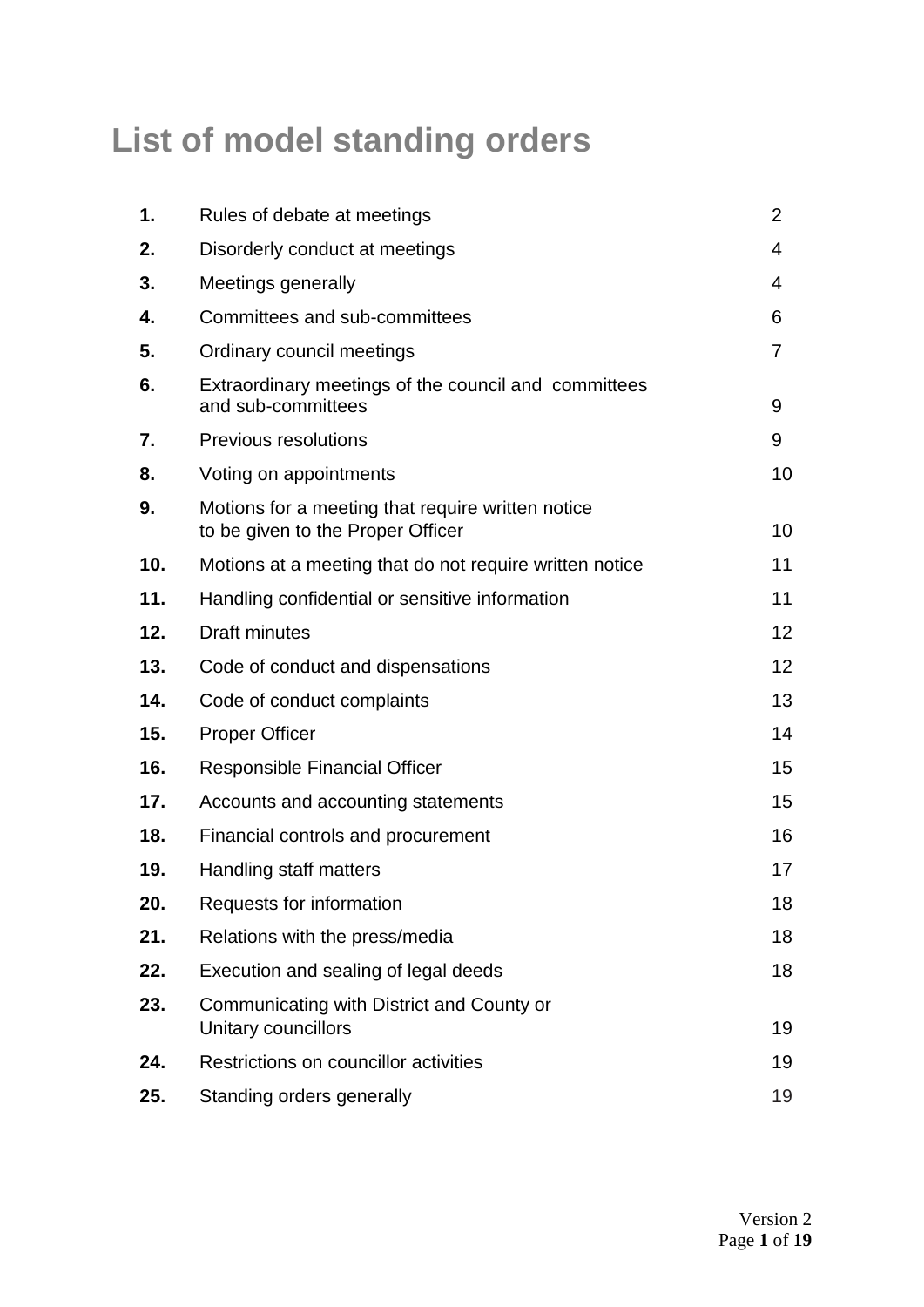# **Hemyock Parish Council Standing Orders**

### **1. Rules of debate at meetings**

- a Motions on the agenda shall be considered in the order that they appear unless the order is changed at the discretion of the chairman of the meeting.
- b A motion (including an amendment) shall not be progressed unless it has been moved and seconded.
- c A motion on the agenda that is not moved by its proposer may be treated by the chairman of the meeting as withdrawn.
- d If a motion (including an amendment) has been seconded, it may be withdrawn by the proposer only with the consent of the seconder and the meeting.
- e An amendment is a proposal to remove or add words to a motion. It shall not negate the motion.
- f If an amendment to the original motion is carried, the original motion becomes the substantive motion upon which further amendment(s) may be moved.
- g An amendment shall not be considered unless early verbal notice of it is given at the meeting and, if requested by the chairman of the meeting, is expressed in writing to the chairman.
- h A councillor may move an amendment to his own motion if agreed by the meeting. If a motion has already been seconded, the amendment shall be with the consent of the seconder and the meeting.
- i If there is more than one amendment to an original or substantive motion, the amendments shall be moved in the order directed by the chairman.
- j Subject to standing order 1(k) below, only one amendment shall be moved and debated at a time, the order of which shall be directed by the chairman of the meeting.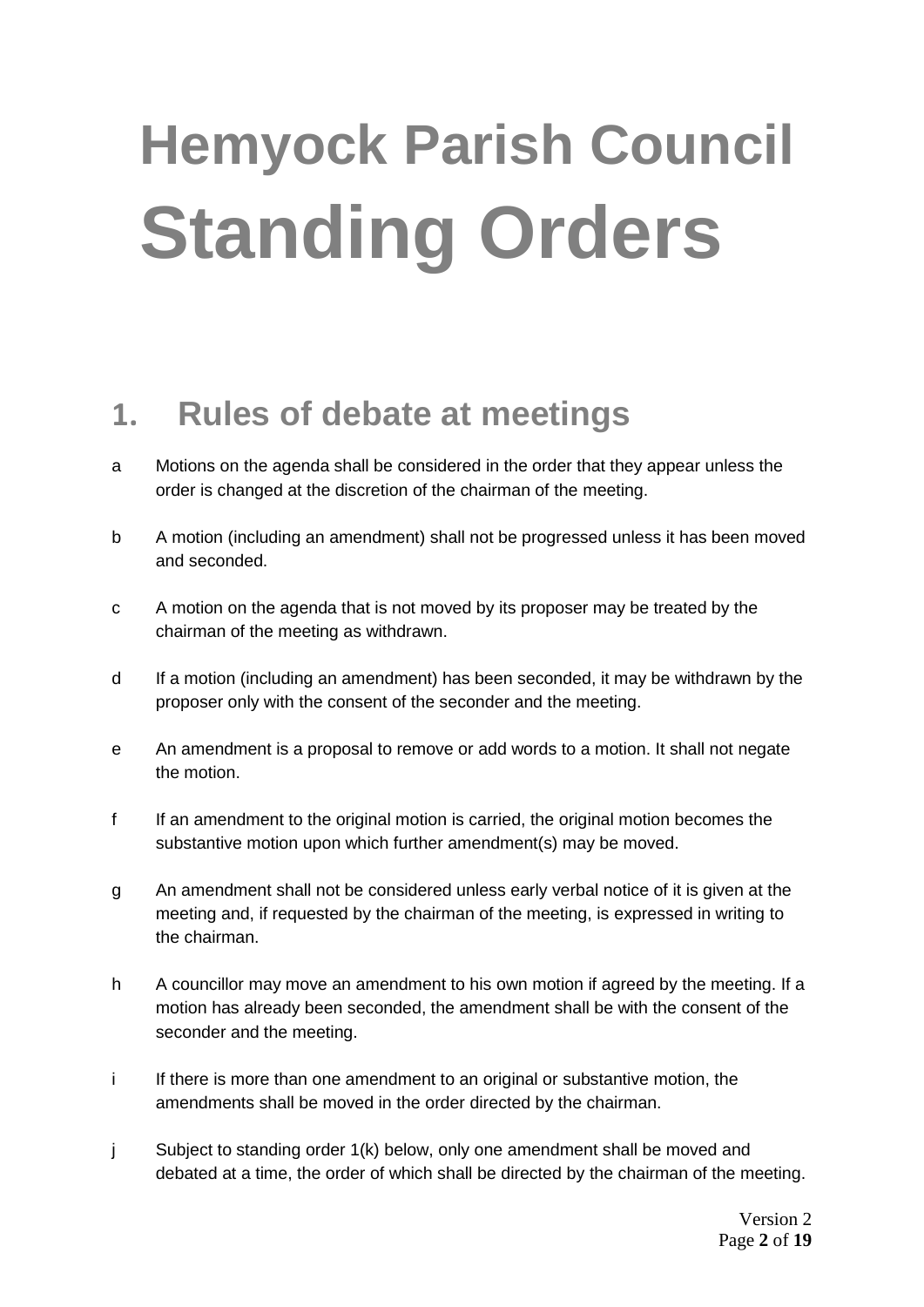- k One or more amendments may be discussed together if the chairman of the meeting considers this expedient but each amendment shall be voted upon separately.
- l A councillor may not move more than one amendment to an original or substantive motion.
- m The mover of an amendment has no right of reply at the end of debate on it.
- n Where a series of amendments to an original motion are carried, the mover of the original motion shall have a right of reply either at the end of debate of the first amendment or at the very end of debate on the final substantive motion immediately before it is put to the vote.
- o Unless permitted by the chairman of the meeting, a councillor may speak once in the debate on a motion except:
	- i. to speak on an amendment moved by another councillor;
	- ii. to move or speak on another amendment if the motion has been amended since he last spoke;
	- iii. to make a point of order;
	- iv. to give a personal explanation; or
	- v. in exercise of a right of reply.
- p During the debate of a motion, a councillor may interrupt only on a point of order or a personal explanation and the councillor who was interrupted shall stop speaking. A councillor raising a point of order shall identify the standing order which he considers has been breached or specify the other irregularity in the proceedings of the meeting he is concerned by.
- q A point of order shall be decided by the chairman of the meeting and his decision shall be final.
- r When a motion is under debate, no other motion shall be moved except:
	- i. to amend the motion;
	- ii. to proceed to the next business;
	- iii. to adjourn the debate;
	- iv. to put the motion to a vote;
	- v. to ask a person to be no longer heard or to leave the meeting;
	- vi. to refer a motion to a committee or sub-committee for consideration;
	- vii. to exclude the public and press;
	- viii. to adjourn the meeting; or
	- ix. to suspend particular standing order(s) excepting those which reflect mandatory statutory requirements.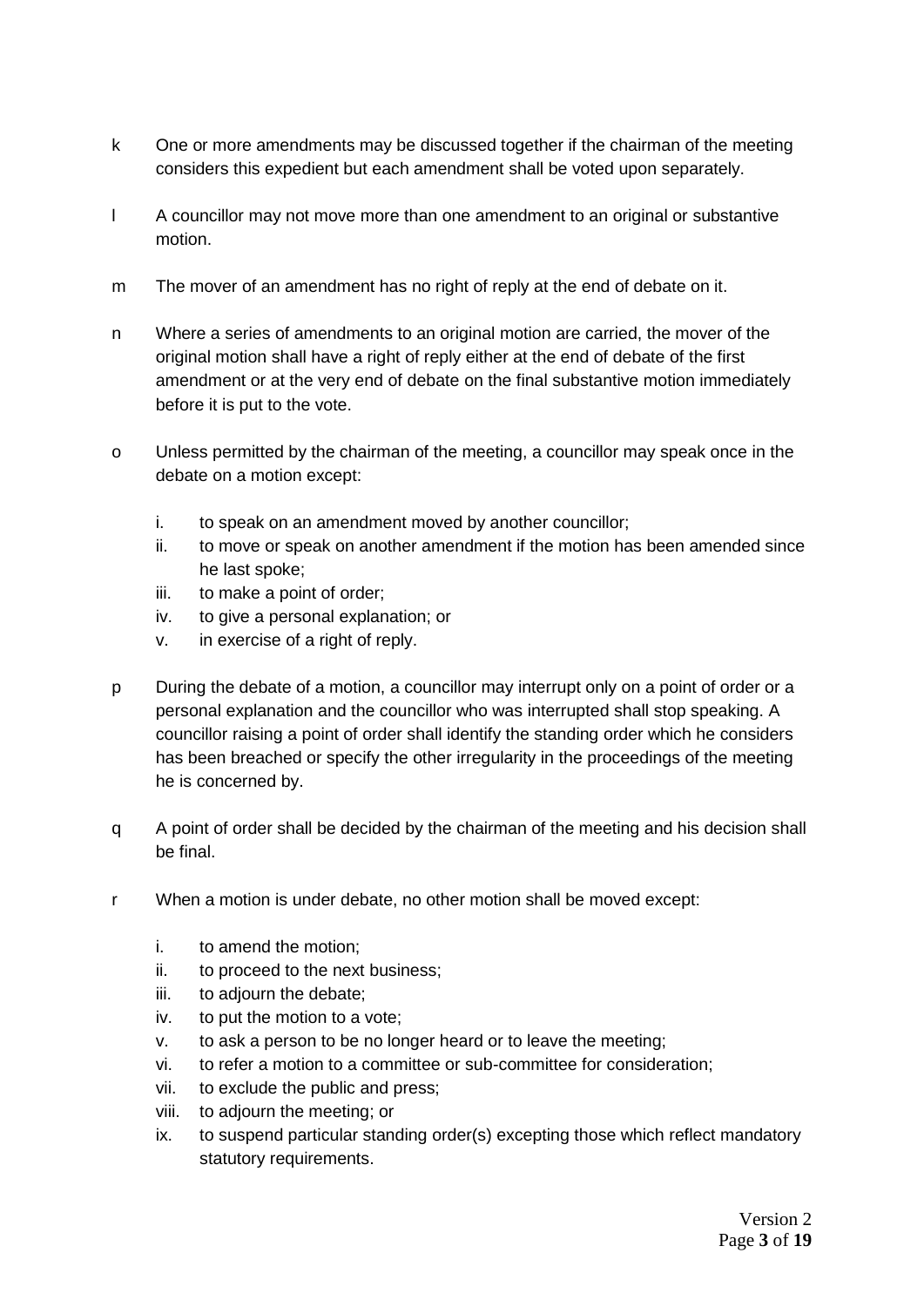- s Before an original or substantive motion is put to the vote, the chairman of the meeting shall be satisfied that the motion has been sufficiently debated and that the mover of the motion under debate has exercised or waived his right of reply.
- t Excluding motions moved understanding order 1(r) above, the contributions or speeches by a councillor shall relate only to the motion under discussion and shall not exceed 3 minutes without the consent of the chairman of the meeting.

# **2. Disorderly conduct at meetings**

- a No person shall obstruct the transaction of business at a meeting or behave offensively or improperly. If this standing order is ignored, the chairman of the meeting shall request such person(s) to moderate or improve their conduct.
- b If person(s) disregard the request of the chairman of the meeting to moderate or improve their conduct, any councillor or the chairman of the meeting may move that the person be no longer heard or excluded from the meeting. The motion, if seconded, shall be put to the vote without discussion.
- c If a resolution made under standing order 2(b) above is ignored, the chairman of the meeting may take further reasonable steps to restore order or to progress the meeting. This may include temporarily suspending or closing the meeting.

### **3. Meetings generally**

- **Full Council meetings**
- **Committee meetings**

 $\blacksquare$ 

- Sub-committee meetings
- $\mathcal{L}_{\mathcal{A}}$ a **Meetings shall not take place in premises which at the time of the meeting are used for the supply of alcohol, unless no other premises are available free of charge or at a reasonable cost.** 
	- b **The minimum three clear days for notice of a meeting does not include the day on which notice was issued, the day of the meeting, a Sunday, a day of the Christmas break, a day of the Easter break or of a bank holiday or a day appointed for public thanksgiving or mourning.**
- $\mathcal{L}_{\mathcal{A}}$ c **The minimum three clear days' public notice for a meeting does not include the day on which the notice was issued or the day of the meeting unless the meeting is convened at shorter notice**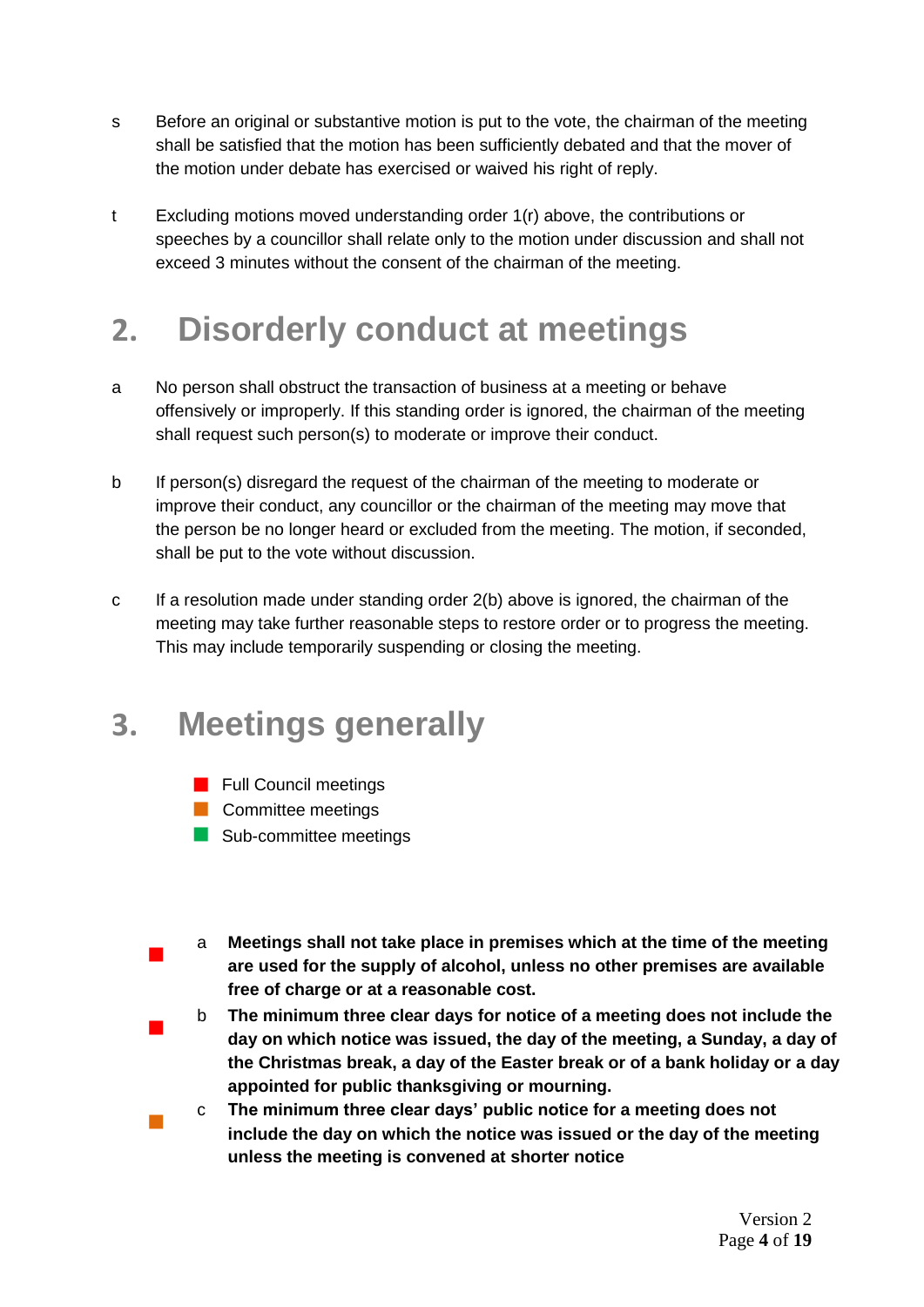**The Co** 

 $\mathcal{L}_{\mathcal{A}}$ 

 $\mathcal{L}_{\mathcal{A}}$ 

 $\mathcal{L}_{\mathcal{A}}$ 

 $\mathcal{L}_{\mathcal{A}}$ 

**Contract** 

and the control

d **Meetings shall be open to the public unless their presence is prejudicial to the public interest by reason of the confidential nature of the business to be transacted or for other special reasons. The public's exclusion from part or all of a meeting shall be by a resolution which shall give reasons for the public's exclusion.**

- e Members of the public may make representations, answer questions and give evidence at a meeting which they are entitled to attend in respect of the business on the agenda.
- f The period of time designated for public participation at a meeting in accordance with standing order 3(e) above shall not exceed 20 minutes unless directed by the chairman of the meeting.
- g Subject to standing order 3(f) above, a member of the public shall not speak for more than 2 minutes.
- h In accordance with standing order 3(e) above, a question shall not require a response at the meeting nor start a debate on the question. The chairman of the meeting may direct that a written or oral response be given.
- i A person shall raise his hand when requesting to speak and stand when speaking (except when a person has a disability or is likely to suffer discomfort). The chairman of the meeting may at any time permit a person to be seated when speaking.
- j A person who speaks at a meeting shall direct his comments to the chairman of the meeting.
- k Only one person is permitted to speak at a time. If more than one person wants to speak, the chairman of the meeting shall direct the order of speaking.
- l **Photographing, recording, broadcasting or transmitting the proceedings of a meeting by any means is permitted.**
- m **The press shall be provided with reasonable facilities for the taking of their report of all or part of a meeting at which they are entitled to be present**.
- n **Subject to standing orders which indicate otherwise, anything authorised or required to be done by, to or before the Chairman of the Council may in his absence be done by, to or before the Vice-Chairman of the Council (if any).**
- o **The Chairman, if present, shall preside at a meeting. If the Chairman is absent from a meeting, the Vice-Chairman, if present, shall preside. If both the Chairman and the Vice-Chairman are absent from a meeting, a councillor as chosen by the councillors present at the meeting shall preside at the meeting.**
- p **Subject to a meeting being quorate, all questions at a meeting shall be decided by a majority of the councillors or councillors with voting rights present and voting.**
- q **The chairman of a meeting may give an original vote on any matter put to the vote, and in the case of an equality of votes may exercise his casting vote whether or not he gave an original vote.**

*See standing orders 5(i) and (j) below for the different rules that apply in the election of the Chairman of the Council at the annual meeting of the council.*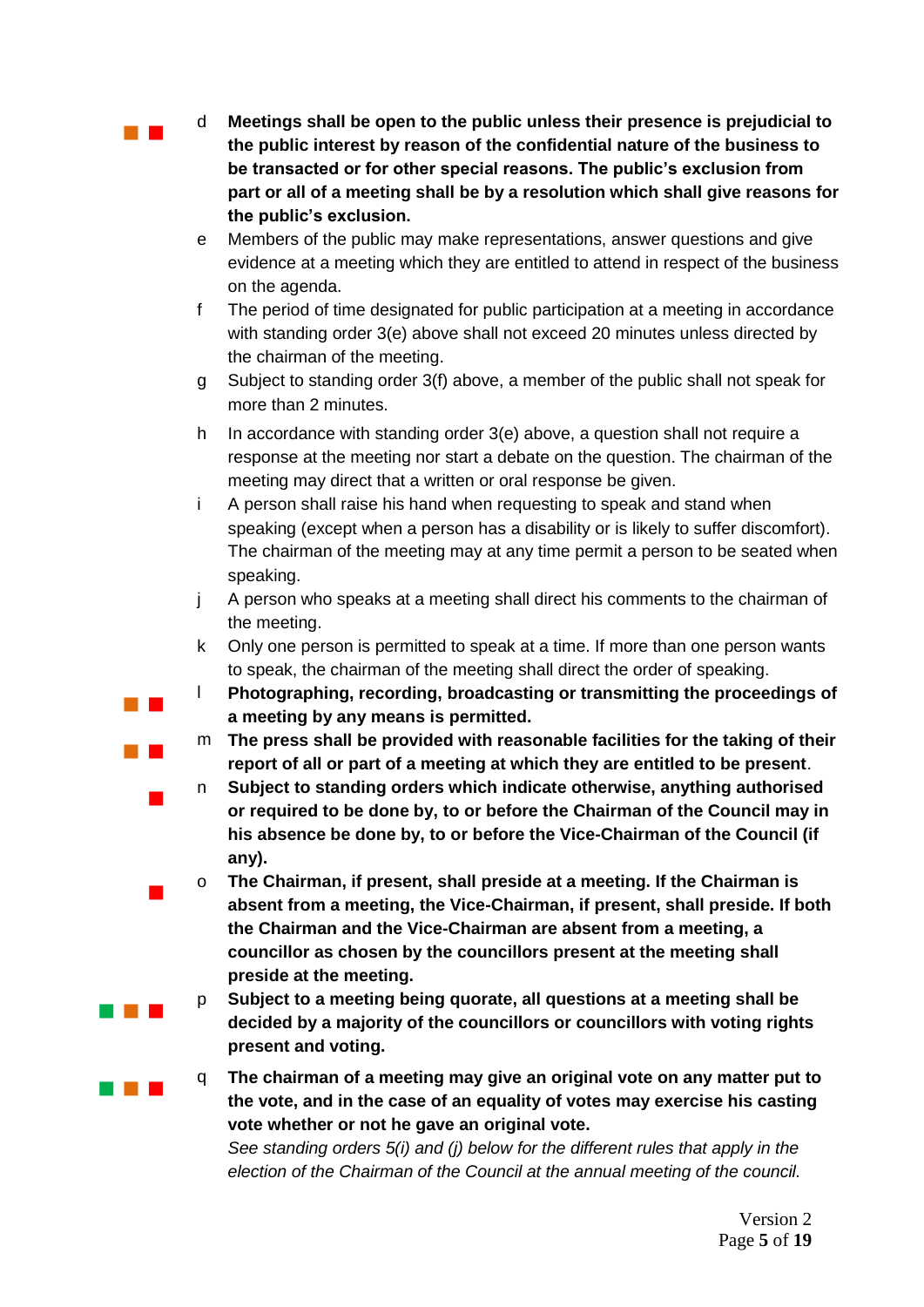- r **Unless standing orders provide otherwise, voting on a question shall be by a show of hands. At the request of a councillor, the voting on any question shall be recorded so as to show whether each councillor present and voting gave his vote for or against that question.** Such a request shall be made before moving on to the next item of business on the agenda.
- s The minutes of a meeting shall include an accurate record of the following:
	- i. the time and place of the meeting;
	- ii. the names of councillors present and absent;
	- iii. interests that have been declared by councillors and non-councillors with voting rights;
	- iv. whether a councillor or non-councillor with voting rights left the meeting when matters that they held interests in were being considered;
	- v. if there was a public participation session; and
	- vi. the resolutions made.

 $\mathcal{L}_{\mathcal{A}}$ 

an an Ind

and the control t **A councillor or a non-councillor with voting rights who has a disclosable pecuniary interest or another interest as set out in the council's code of conduct in a matter being considered at a meeting is subject to statutory limitations or restrictions under the code on his right to participate and vote on that matter.**

> u **No business may be transacted at a meeting unless at least one-third of the whole number of members of the council are present and in no case shall the quorum of a meeting be less than three.**

*See standing order 4d(viii) below for the quorum of a committee or subcommittee meeting.* 

- v **If a meeting is or becomes inquorate no business shall be transacted** and the meeting shall be closed. The business on the agenda for the meeting shall be adjourned to another meeting.
- w A meeting shall not exceed a period of 3 hours.

### **4. Committees and sub-committees**

- a **Unless the council determines otherwise, a committee may appoint a subcommittee whose terms of reference and members shall be determined by the committee.**
- b **The members of a committee may include non-councillors unless it is a committee which regulates and controls the finances of the council.**
- c **Unless the council determines otherwise, all the members of an advisory committee and a sub-committee of the advisory committee may be noncouncillors.**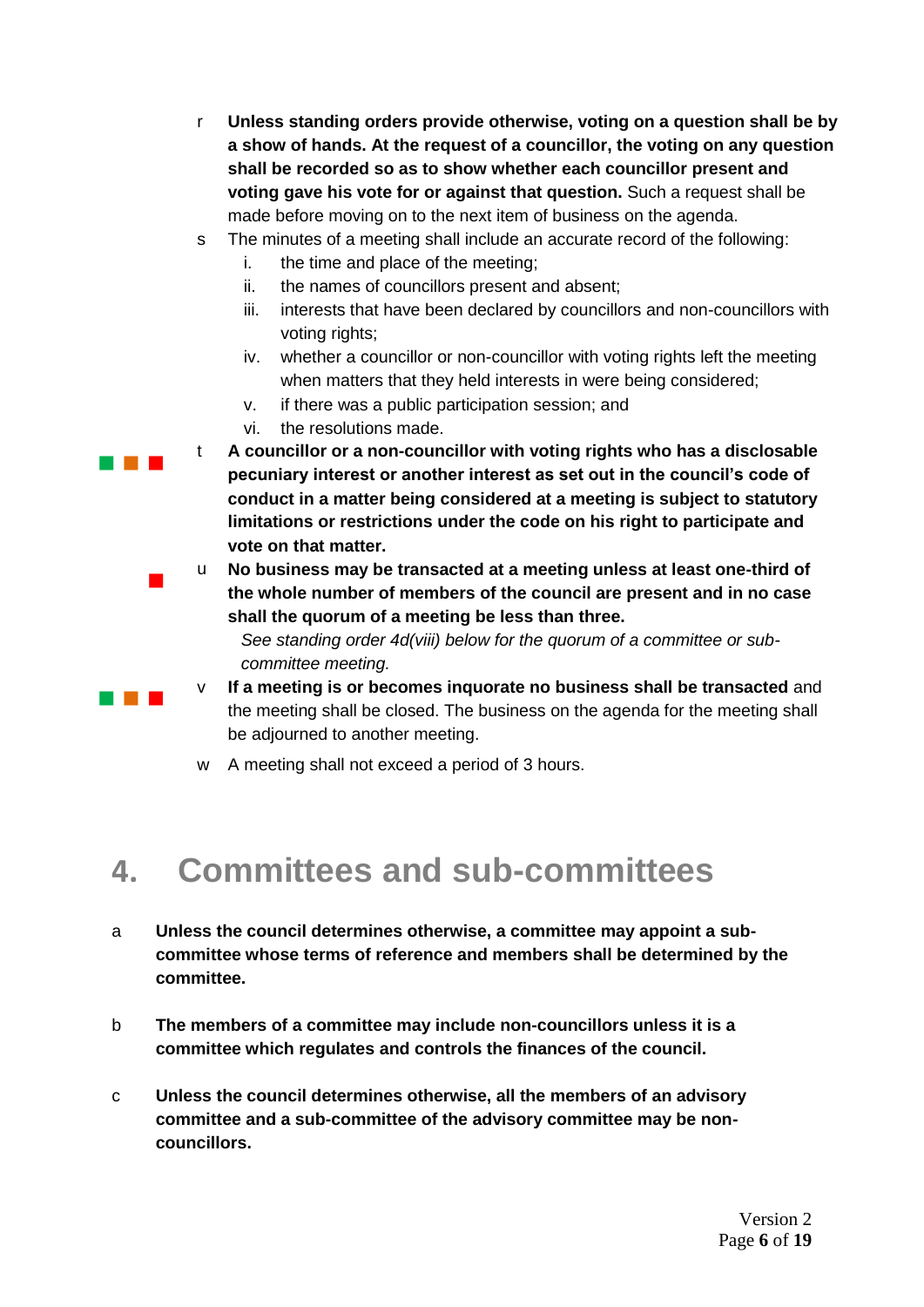- d The council may appoint standing committees or other committees as may be necessary, and:
	- i. shall determine their terms of reference;
	- ii. shall determine the number and time of the ordinary meetings of a standing committee up until the date of the next annual meeting of full council;
	- iii. shall permit a committee, other than in respect of the ordinary meetings of a committee, to determine the number and time of its meetings;
	- iv. shall, subject to standing orders 4(b) and (c) above, appoint and determine the terms of office of members of such a committee;
	- v. may, subject to standing orders 4(b) and (c) above, appoint and determine the terms of office of the substitute members to a committee whose role is to replace the ordinary members at a meeting of a committee if the ordinary members of the committee confirm to the Proper Officer 2 days before the meeting that they are unable to attend;
	- vi. shall, after it has appointed the members of a standing committee, appoint the chairman of the standing committee;
	- vii. shall permit a committee other than a standing committee, to appoint its own chairman at the first meeting of the committee;
	- viii. shall determine the place, notice requirements and quorum for a meeting of a committee and a sub-committee which shall be no less than three;
	- ix. shall determine if the public may participate at a meeting of a committee;
	- x. shall determine if the public and press are permitted to attend the meetings of a sub-committee and also the advance public notice requirements, if any, required for the meetings of a sub-committee;
	- xi. shall determine if the public may participate at a meeting of a sub-committee that they are permitted to attend; and
	- xii. may dissolve a committee.

### **5. Ordinary council meetings**

- **a In an election year, the annual meeting of the council shall be held on or within 14 days following the day on which the new councillors elected take office.**
- **b In a year which is not an election year, the annual meeting of a council shall be held on such day in May as the council may direct.**
- c **If no other time is fixed, the annual meeting of the council shall take place at 6pm.**
- d **In addition to the annual meeting of the council, at least three other ordinary meetings shall be held in each year on such dates and times as the council directs.**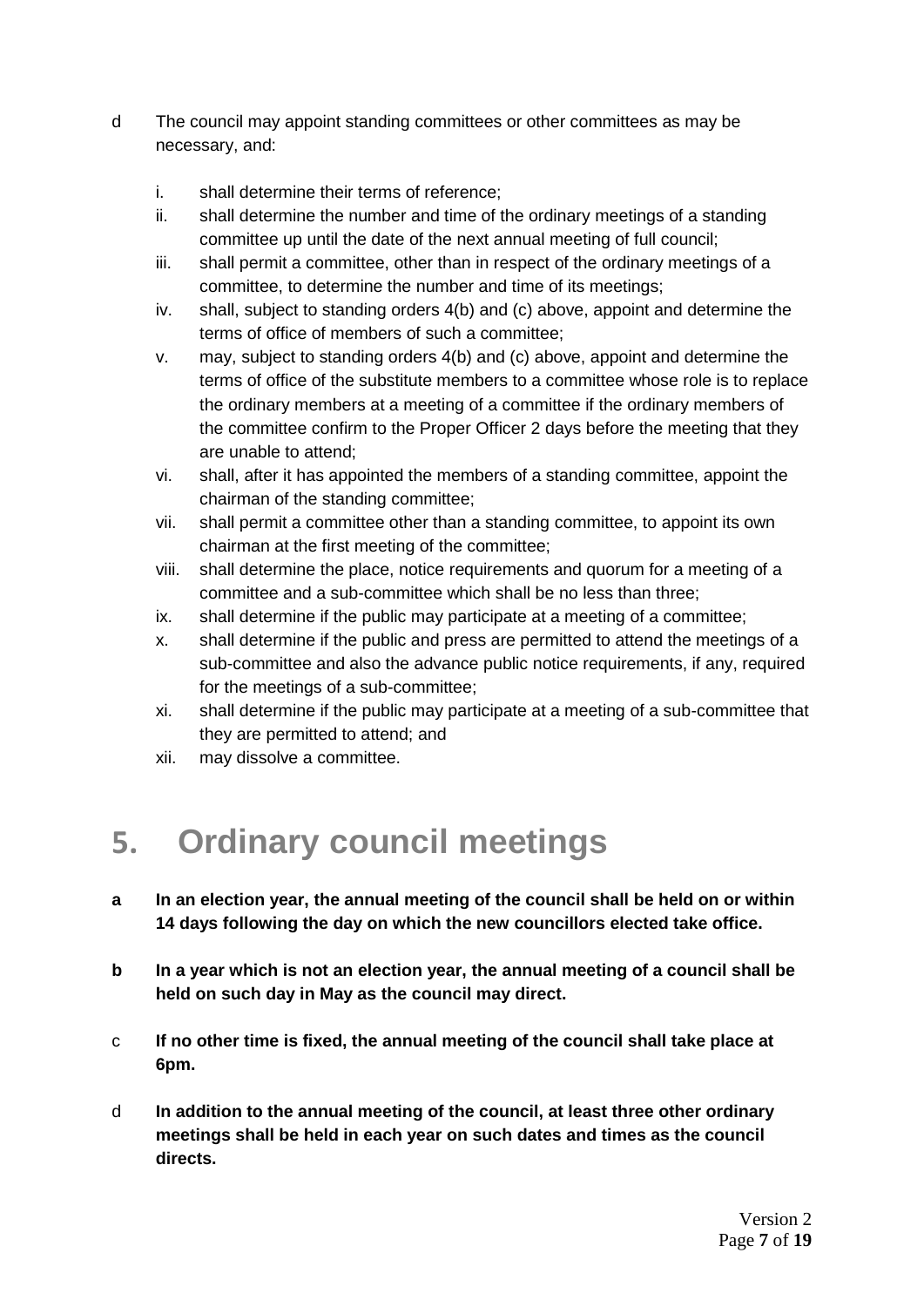- **e The first business conducted at the annual meeting of the council shall be the election of the Chairman and Vice-Chairman (if any) of the Council.**
- **f The Chairman of the Council, unless he has resigned or becomes disqualified, shall continue in office and preside at the annual meeting until his successor is elected at the next annual meeting of the council.**
- **g The Vice-Chairman of the Council, if any, unless he resigns or becomes disqualified, shall hold office until immediately after the election of the Chairman of the Council at the next annual meeting of the council.**
- **h In an election year, if the current Chairman of the Council has not been re-elected as a member of the council, he shall preside at the meeting until a successor Chairman of the Council has been elected. The current Chairman of the Council shall not have an original vote in respect of the election of the new Chairman of the Council but must give a casting vote in the case of an equality of votes.**
- **i In an election year, if the current Chairman of the Council has been re-elected as a member of the council, he shall preside at the meeting until a new Chairman of the Council has been elected. He may exercise an original vote in respect of the election of the new Chairman of the Council and must give a casting vote in the case of an equality of votes.**
- j Following the election of the Chairman of the Council and Vice-Chairman (if any) of the Council at the annual meeting of the council, the business of the annual meeting shall include:
	- i. **In an election year, delivery by the Chairman of the Council and councillors of their acceptance of office forms unless the council resolves for this to be done at a later date**. **In a year which is not an election year, delivery by the Chairman of the Council of his acceptance of office form unless the council resolves for this to be done at a later date;**
	- ii. Confirmation of the accuracy of the minutes of the last meeting of the council;
	- iii. Receipt of the minutes of the last meeting of a committee;
	- iv. Consideration of the recommendations made by a committee;
	- v. Review of delegation arrangements to committees, sub-committees, staff and other local authorities;
	- vi. Review of the terms of reference for committees;
	- vii. Appointment of members to existing committees;
	- viii. Appointment of any new committees in accordance with standing order 4 above;
	- ix. Review and adoption of appropriate standing orders and financial regulations;
	- x. Review of arrangements, including any charters and agency agreements, with other local authorities and review of contributions made to expenditure incurred by other local authorities;
	- xi. Review of representation on or work with external bodies and arrangements for reporting back;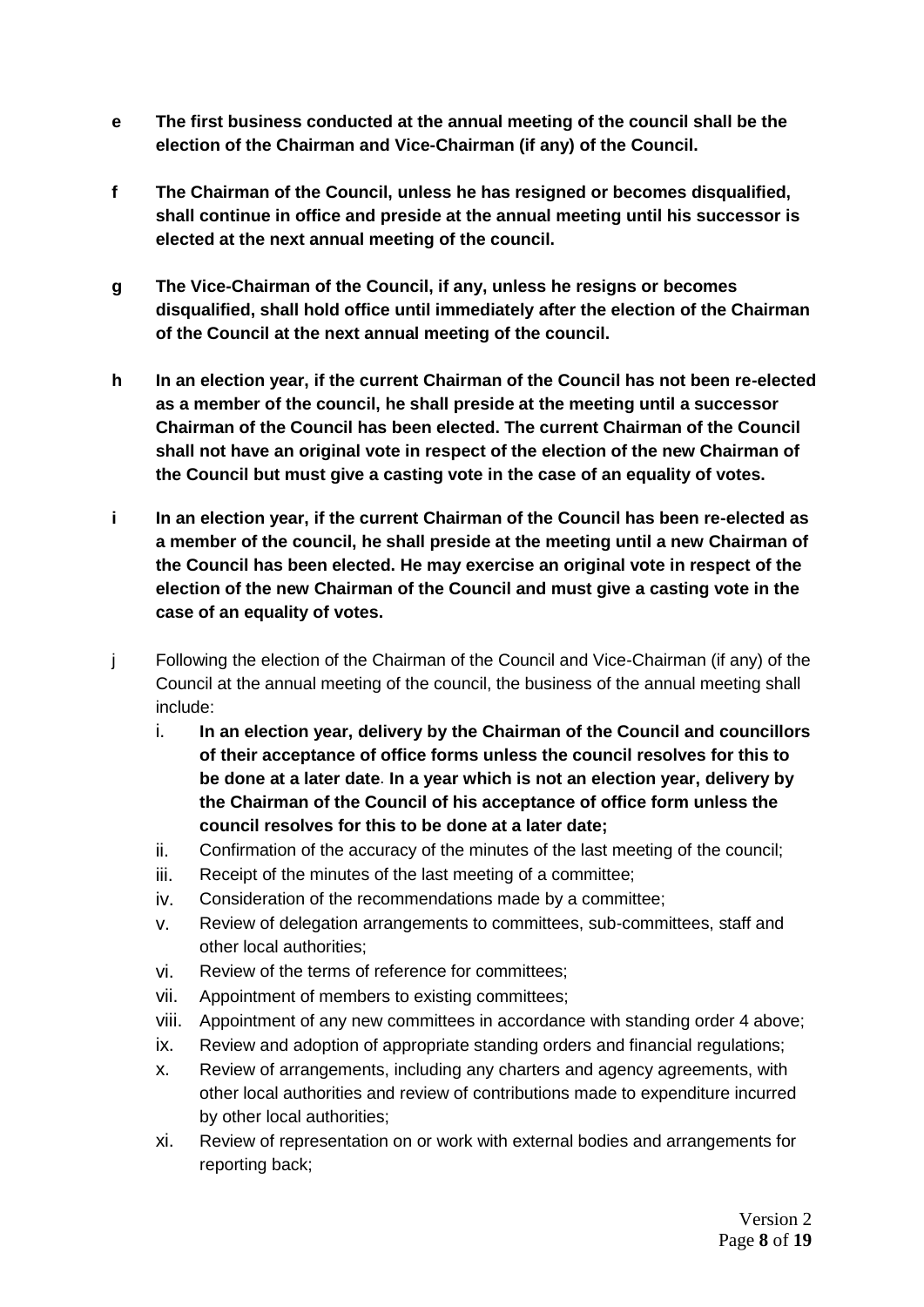- xii. In an election year, to make arrangements with a view to the council becoming eligible to exercise the general power of competence in the future;
- xiii. Review of inventory of land and assets including buildings and office equipment;
- xiv. Confirmation of arrangements for insurance cover in respect of all insured risks;
- xv. Review of the council's and/or staff subscriptions to other bodies;
- xvi. Review of the council's complaints procedure;
- xvii. Review of the council's procedures for handling requests made under the Freedom of Information Act 2000 and the Data Protection Act 1998;
- xviii. Review of the council's policy for dealing with the press/media; and
- xix. Determining the time and place of ordinary meetings of the full council up to and including the next annual meeting of full council.

### **6. Extraordinary meetings of the council and committees and sub-committees**

- **a The Chairman of the Council may convene an extraordinary meeting of the council at any time.**
- b **If the Chairman of the Council does not or refuses to call an extraordinary meeting of the council within seven days of having been requested in writing to do so by two councillors, any two councillors may convene an extraordinary meeting of the council. The public notice giving the time, place and agenda for such a meeting must be signed by the two councillors.**
- c The chairman of a committee or a sub-committee may convene an extraordinary meeting of the committee or the sub-committee at any time.
- d If the chairman of a committee or a sub-committee does not or refuses to call an extraordinary meeting within 7 days of having been requested by to do so by 2 members of the committee or the sub-committee, any 2 members of the committee and the sub-committee may convene an extraordinary meeting of a committee and a sub-committee.

## **7. Previous resolutions**

a A resolution shall not be reversed within six months except either by a special motion, which requires written notice by at least 6 councillors to be given to the Proper Officer in accordance with standing order 9 below, or by a motion moved in pursuance of the recommendation of a committee or a sub-committee.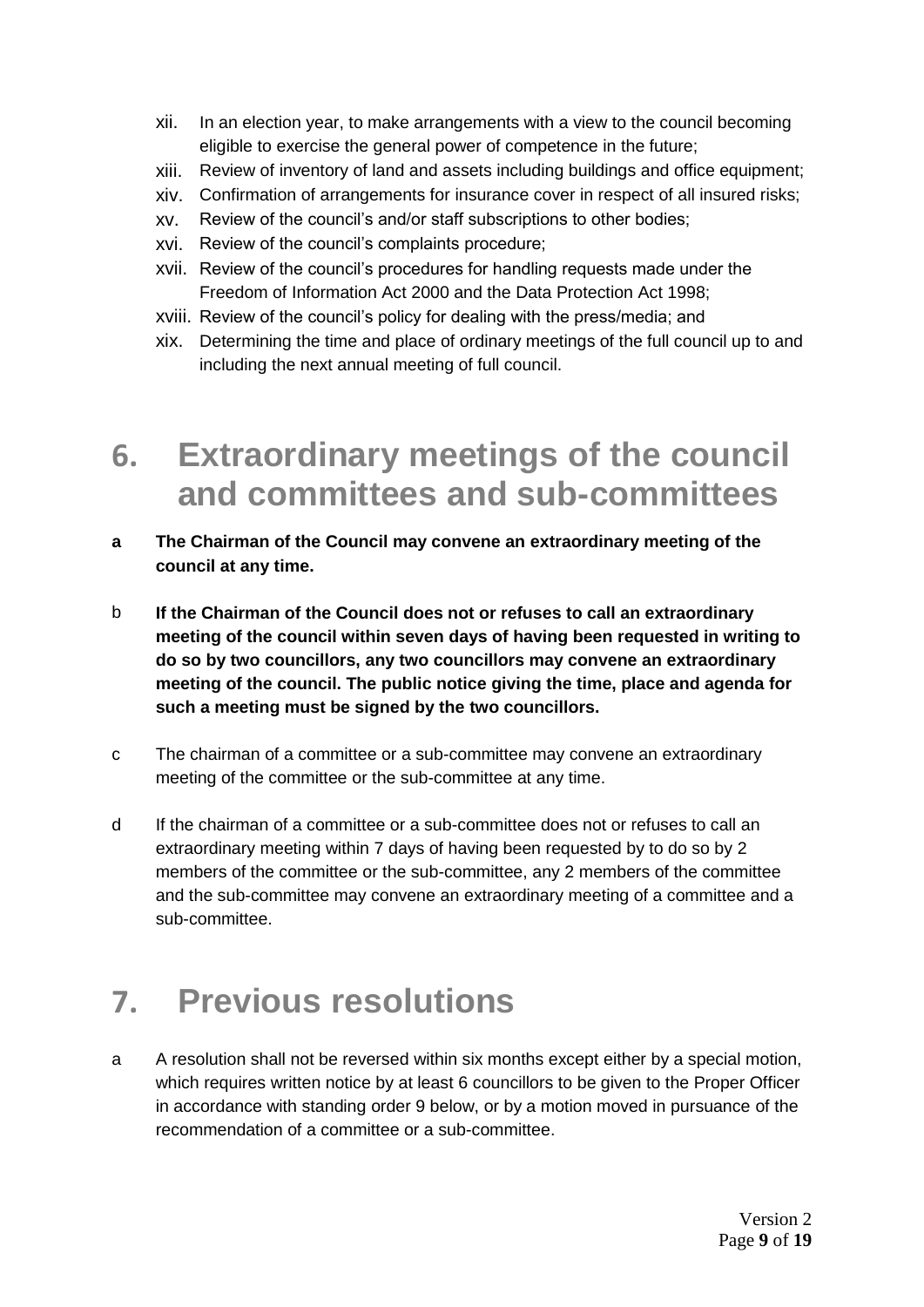b When a motion moved pursuant to standing order 7(a) above has been disposed of, no similar motion may be moved within a further six months.

### **8. Voting on appointments**

- a Where more than two persons have been nominated for a position to be filled by the council and none of those persons has received an absolute majority of votes in their favour, the name of the person having the least number of votes shall be struck off the list and a fresh vote taken. This process shall continue until a majority of votes is given in favour of one person. A tie in votes may be settled by the casting vote exercisable by the chairman of the meeting. Voting to be completed by secret ballot.
- **9. Motions for a meeting that require written notice to be given to the Proper Officer**
- a A motion shall relate to the responsibilities of the meeting which it is tabled for and in any event shall relate to the performance of the council's statutory functions, powers and obligations or an issue which specifically affects the council's area or its residents.
- b No motion may be moved at a meeting unless it is on the agenda and the mover has given written notice of its wording to the Proper Officer at least 5 clear days before the meeting. Clear days do not include the day of the notice or the day of the meeting.
- c The Proper Officer may, before including a motion on the agenda received in accordance with standing order 9(b) above, correct obvious grammatical or typographical errors in the wording of the motion.
- d If the Proper Officer considers the wording of a motion received in accordance with standing order 9(b) above is not clear in meaning, the motion shall be rejected until the mover of the motion resubmits it in writing to the Proper Officer so that it can be understood at least 5 clear days before the meeting.
- e If the wording or subject of a proposed motion is considered improper, the Proper Officer shall consult with the chairman of the forthcoming meeting or, as the case may be, the councillors who have convened the meeting, to consider whether the motion shall be included in the agenda or rejected.
- f Subject to standing order 9(e) above, the decision of the Proper Officer as to whether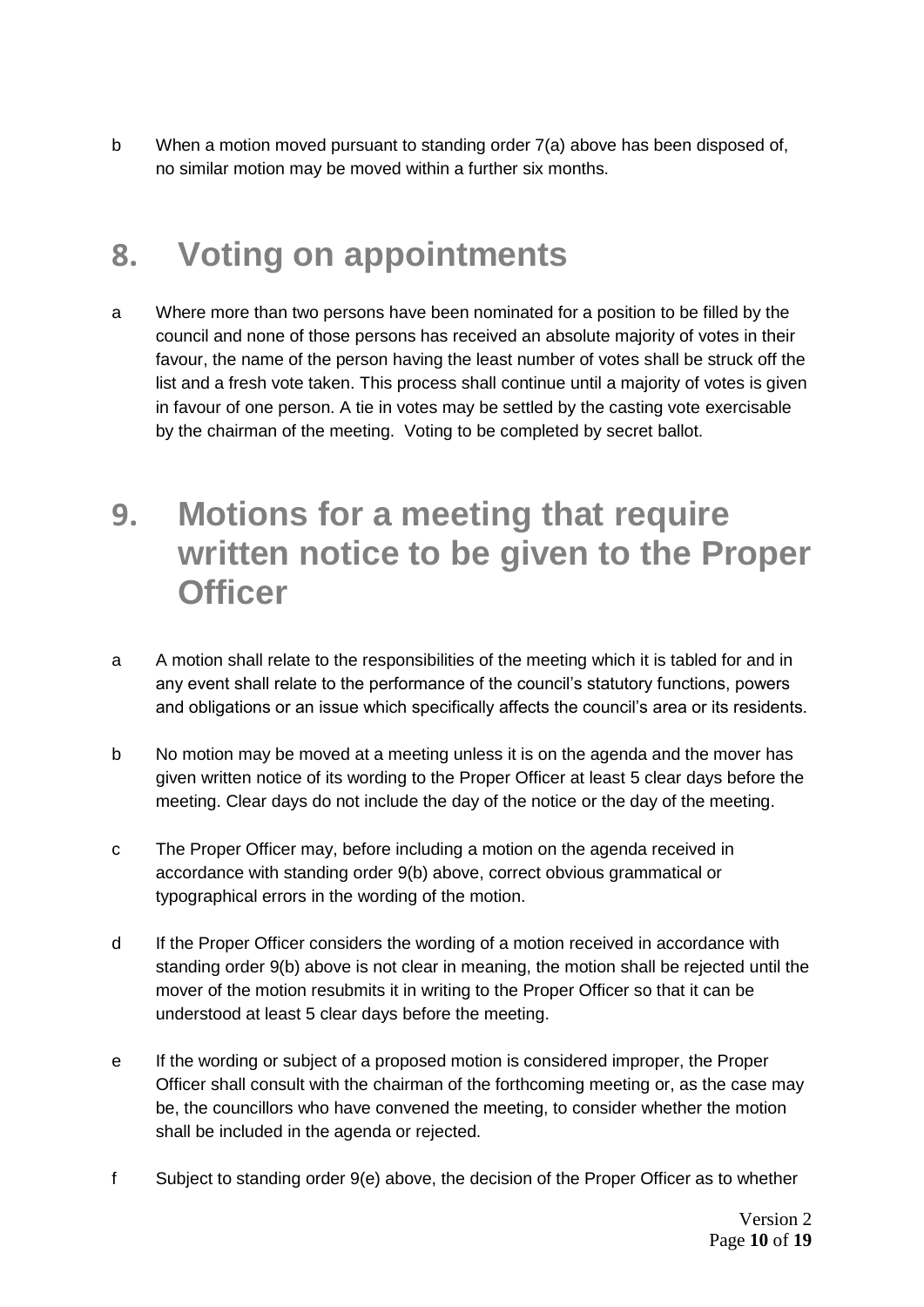or not to include the motion on the agenda shall be final.

### **10. Motions at a meeting that do not require written notice**

- a The following motions may be moved at a meeting without written notice to the Proper Officer;
	- i. to correct an inaccuracy in the draft minutes of a meeting;
	- ii. to move to a vote;
	- iii. to defer consideration of a motion;
	- iv. to refer a motion to a particular committee or sub-committee;
	- v. to appoint a person to preside at a meeting;
	- vi. to change the order of business on the agenda;
	- vii. to proceed to the next business on the agenda;
	- viii. to require a written report;
	- ix. to appoint a committee or sub-committee and their members;
	- x. to extend the time limits for speaking;
	- xi. to exclude the press and public from a meeting in respect of confidential or sensitive information which is prejudicial to the public interest;
	- xii. to not hear further from a councillor or a member of the public;
	- xiii. to exclude a councillor or member of the public for disorderly conduct;
	- xiv. to temporarily suspend the meeting;
	- xv. to suspend a particular standing order (unless it reflects mandatory statutory requirements);
	- xvi. to adjourn the meeting; or
	- xvii. to close a meeting.

# **11. Handling confidential or sensitive information**

- a The agenda, papers that support the agenda and the minutes of a meeting shall not disclose or otherwise undermine confidential or sensitive information which for special reasons would not be in the public interest.
- b Councillors and staff shall not disclose confidential or sensitive information which for special reasons would not be in the public interest.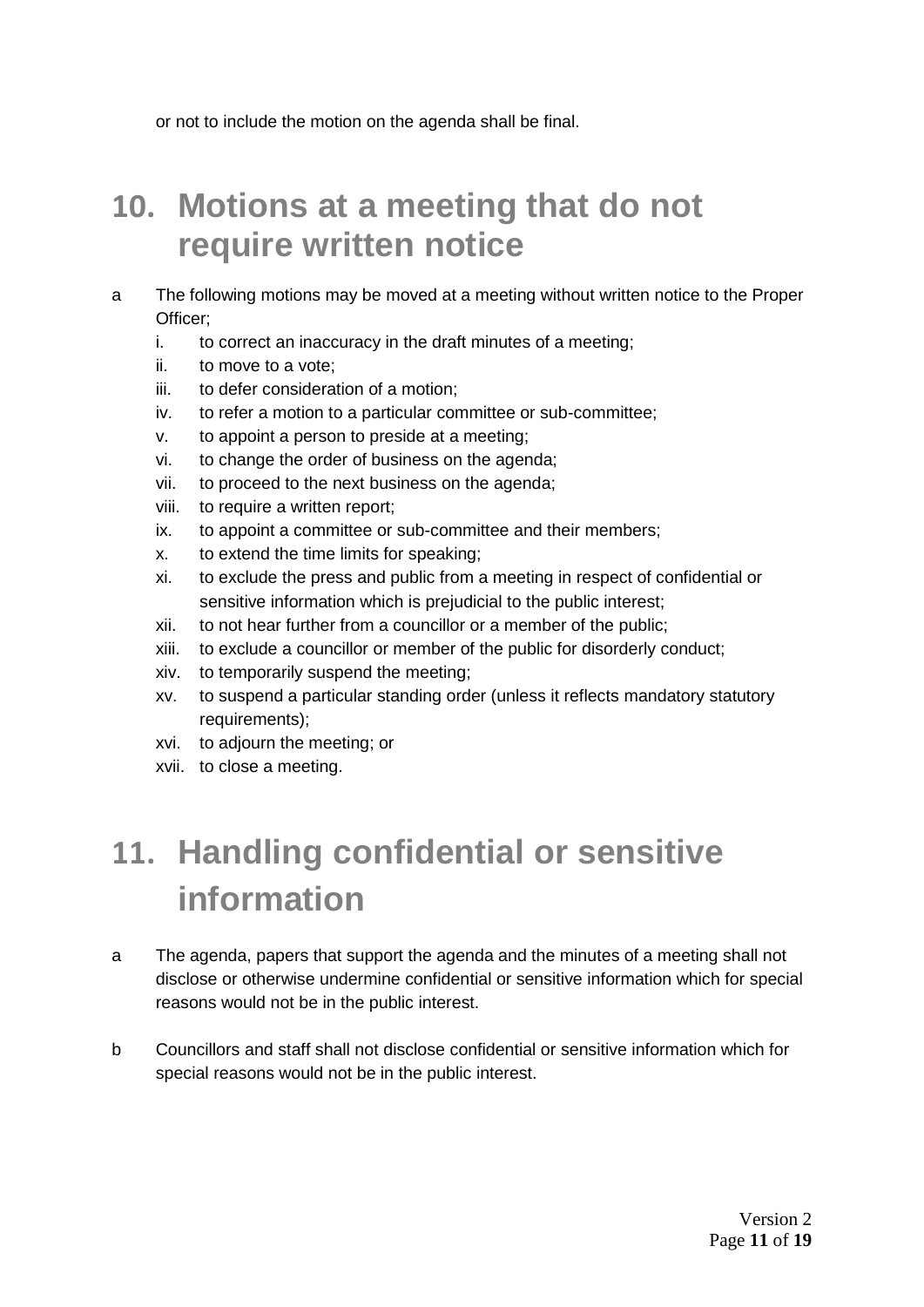### **12. Draft minutes**

- a If the draft minutes of a preceding meeting have been served on councillors with the agenda to attend the meeting at which they are due to be approved for accuracy, they shall be taken as read.
- b There shall be no discussion about the draft minutes of a preceding meeting except in relation to their accuracy. A motion to correct an inaccuracy in the draft minutes shall be moved in accordance with standing order 10(a)(i) above.
- c The accuracy of draft minutes, including any amendment(s) made to them, shall be confirmed by resolution and shall be signed by the chairman of the meeting and stand as an accurate record of the meeting to which the minutes relate.
- d If the chairman of the meeting does not consider the minutes to be an accurate record of the meeting to which they relate, he shall sign the minutes and include a paragraph in the following terms or to the same effect:

"The chairman of this meeting does not believe that the minutes of the meeting of the ( ) held on [date] in respect of ( ) were a correct record but his view was not upheld by the meeting and the minutes are confirmed as an accurate record of the proceedings."

e Upon a resolution which confirms the accuracy of the minutes of a meeting, the draft minutes or recordings of the meeting for which approved minutes exist shall be destroyed.

### **13. Code of conduct and dispensations**

*See also standing order 3(t) above.* 

#### **England**

- a All councillors and non-councillors with voting rights shall observe the code of conduct adopted by the council.
- b Unless he has been granted a dispensation, a councillor or non-councillor with voting rights shall withdraw from a meeting when it is considering a matter which relates to a Disclosable Pecuniary Interest. The member shall not participate in the discussion or vote on the matter. The member must declare that they have an interest and shall withdraw from the room at the commencement of the consideration of that business. He may return to the meeting after it has considered the matter in which he had the interest.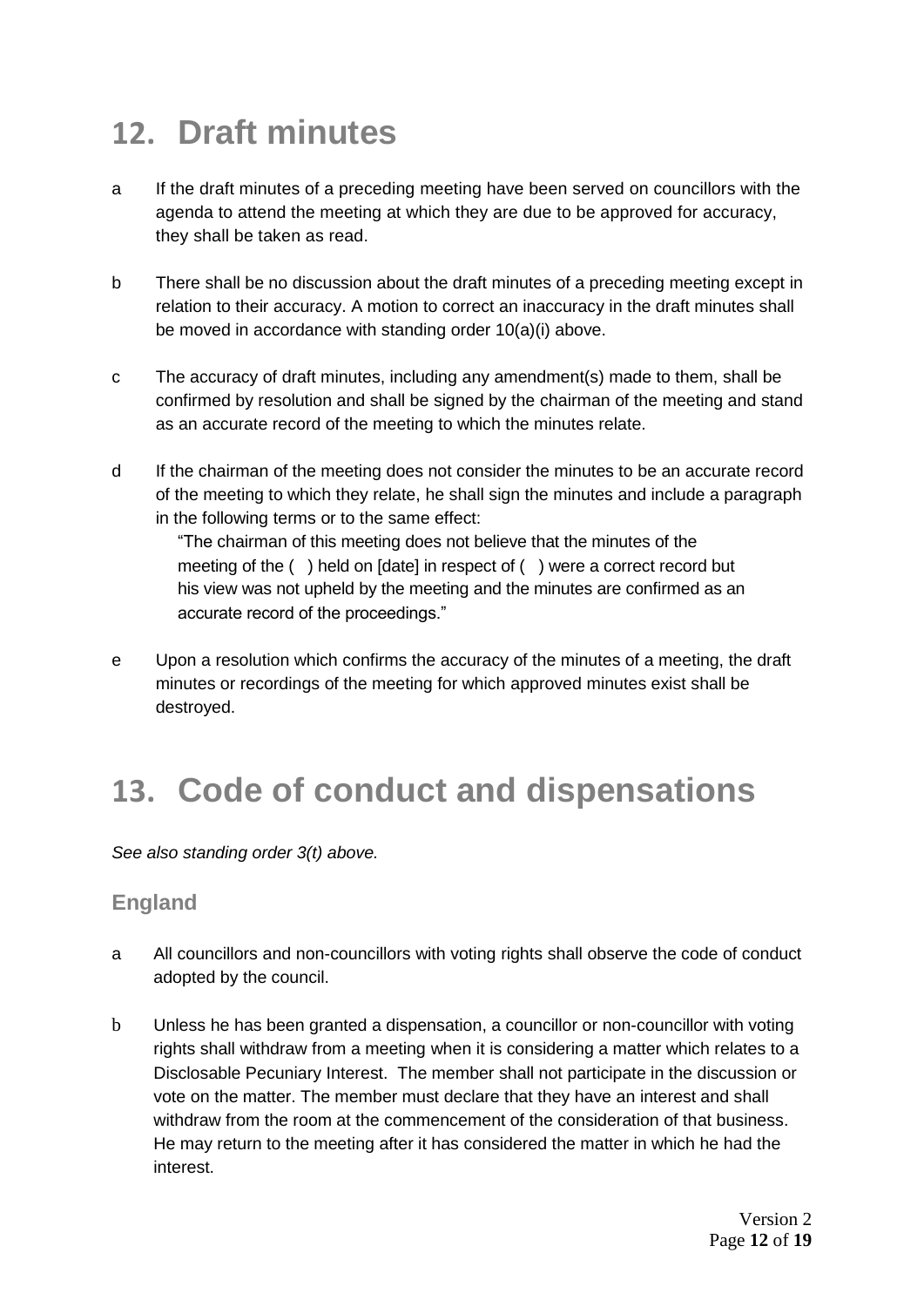- c Where a matter arises at a meeting which relates to a Personal Interest, the member can participate in the discussion and vote on the matter but must declare that they have a Personal Interest.
- d **Dispensation requests shall be in writing and submitted to the Proper Officer** as soon as possible before the meeting, or failing that, at the start of the meeting for which the dispensation is required.
- e A decision as to whether to grant a dispensation shall be made by the by a meeting of the council, or committee or sub-committee for which the dispensation is required and that decision is final.
- f A dispensation request shall confirm:
	- i. the description and the nature of the disclosable pecuniary interest or other interest to which the request for the dispensation relates;
	- ii. whether the dispensation is required to participate at a meeting in a discussion only or a discussion and a vote;
	- iii. the date of the meeting or the period (not exceeding four years) for which the dispensation is sought; and
	- iv. an explanation as to why the dispensation is sought.
- g Subject to standing orders 13(d) and (f) above, dispensations requests shall be considered at the beginning of the meeting of the council, or committee or a subcommittee for which the dispensation is required.
- **h A dispensation may be granted in accordance with standing order 13(e) above if having regard to all relevant circumstances the following applies:**
	- **i. without the dispensation the number of persons prohibited from participating in the particular business would be so great a proportion of the meeting transacting the business as to impede the transaction of the business or**
	- **ii. granting the dispensation is in the interests of persons living in the council's area or**
	- **iii. it is otherwise appropriate to grant a dispensation.**

# **14. Code of conduct complaints**

a Upon notification by the District Council that it is dealing with a complaint that a councillor or non-councillor with voting rights has breached the council's code of conduct, the Proper Officer shall, subject to standing order 11 above, report this to the council.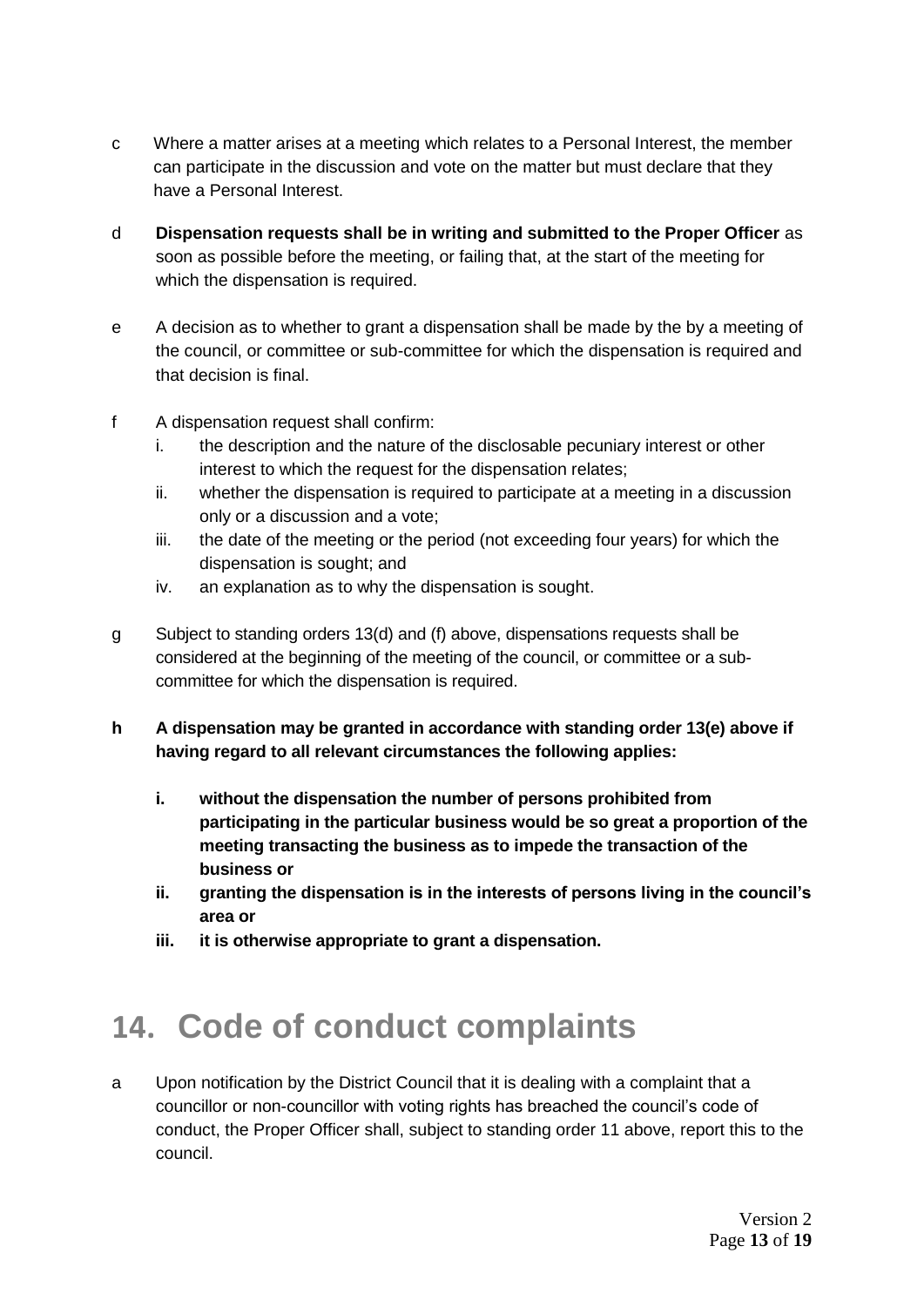- b Where the notification in standing order 14(a) above relates to a complaint made by the Proper Officer, the Proper Officer shall notify the Chairman of Council of this fact, and the Chairman shall nominate another staff member to assume the duties of the Proper Officer in relation to the complaint until it has been determined and the council has agreed what action, if any, to take in accordance with standing order 14(d) below.
- c The council may:
	- i. provide information or evidence where such disclosure is necessary to progress an investigation of the complaint or is required by law;
	- ii. seek information relevant to the complaint from the person or body with statutory responsibility for investigation of the matter.
- **d Upon notification by the District Council that a councillor or non-councillor with voting rights has breached the council's code of conduct, the council shall consider what, if any, action to take against him. Such action excludes disqualification or suspension from office.**

### **15. Proper Officer**

- a The Proper Officer shall be either (i) the clerk or (ii) other staff member(s) nominated by the council to undertake the work of the Proper Officer when the Proper Officer is absent.
- b The Proper Officer shall:
	- i. at least three clear days before a meeting of the council, a committee and a subcommittee serve on councillors a summons, by email, confirming the time, place and the agenda provided any such email contains the electronic signature and title of the Proper Officer.

*See standing order 3(b) above for the meaning of clear days for a meeting of a full council and standing order 3 (c) above for a meeting of a committee.*

- ii. **give public notice of the time, place and agenda at least three clear days before a meeting of the council or a meeting of a committee** or a subcommittee **(provided that the public notice with agenda of an extraordinary meeting of the council convened by councillors is signed by them);** *See standing order 3(b) above for the meaning of clear days for a meeting of a full council and standing order 3(c) above for a meeting of a committee.*
- iii. subject to standing order 9 above, include on the agenda all motions in the order received unless a councillor has given written notice at least 4 days before the meeting confirming his withdrawal of it;
- iv. **convene a meeting of full council for the election of a new Chairman of the Council, occasioned by a casual vacancy in his office;**
- v. facilitate inspection of the minute book by local government electors;
- vi. **receive and retain copies of byelaws made by other local authorities;**
- vii. retain acceptance of office forms from councillors;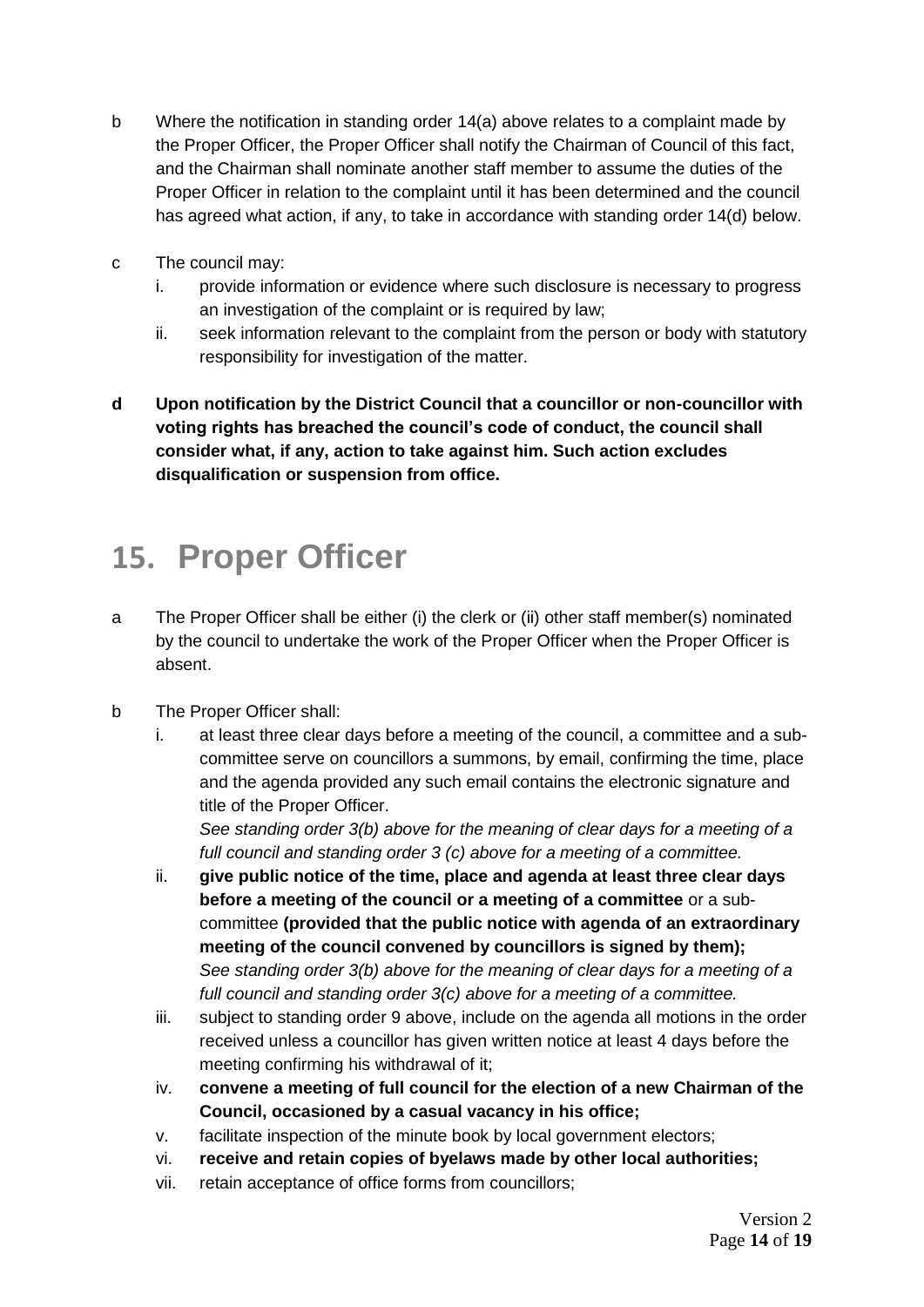- viii. retain a copy of every councillor's register of interests;
- ix. assist with responding to requests made under the Freedom of Information Act 2000 and Data Protection Act 1998, in accordance with and subject to the council's policies and procedures relating to the same;
- x. receive and send general correspondence and notices on behalf of the council except where there is a resolution to the contrary;
- xi. manage the organisation, storage of, access to and destruction of information held by the council in paper and electronic form;
- xii. arrange for legal deeds to be executed; *See also standing order 22 below.*
- xiii. arrange or manage the prompt authorisation, approval, and instruction regarding any payments to be made by the council in accordance with the council's financial regulations;
- xiv. manage access to information about the council via the publication scheme; and
- xv. retain custody of the seal of the council (if any) which shall not be used without a resolution to that effect. *See also standing order 22 below.*

# **16. Responsible Financial Officer**

a The council shall appoint appropriate staff member(s) to undertake the work of the Responsible Financial Officer when the Responsible Financial Officer is absent.

### **17. Accounts and accounting statements**

- a "Proper practices" in standing orders refer to the most recent version of Governance and Accountability for Local Councils – a Practitioners' Guide.
- b All payments by the council shall be authorised, approved and paid in accordance with the law, proper practices and the council's financial regulations.
- c The Responsible Financial Officer shall supply to each councillor as soon as practicable after 30 June, 30 September and 31 December in each year a statement to summarise:
	- i. the council's receipts and payments for each quarter;
	- ii. the council's aggregate receipts and payments for the year to date;
	- iii. the balances held at the end of the quarter being reported

and which includes a comparison with the budget for the financial year and highlights any actual or potential overspends.

d As soon as possible after the financial year end at 31 March, the Responsible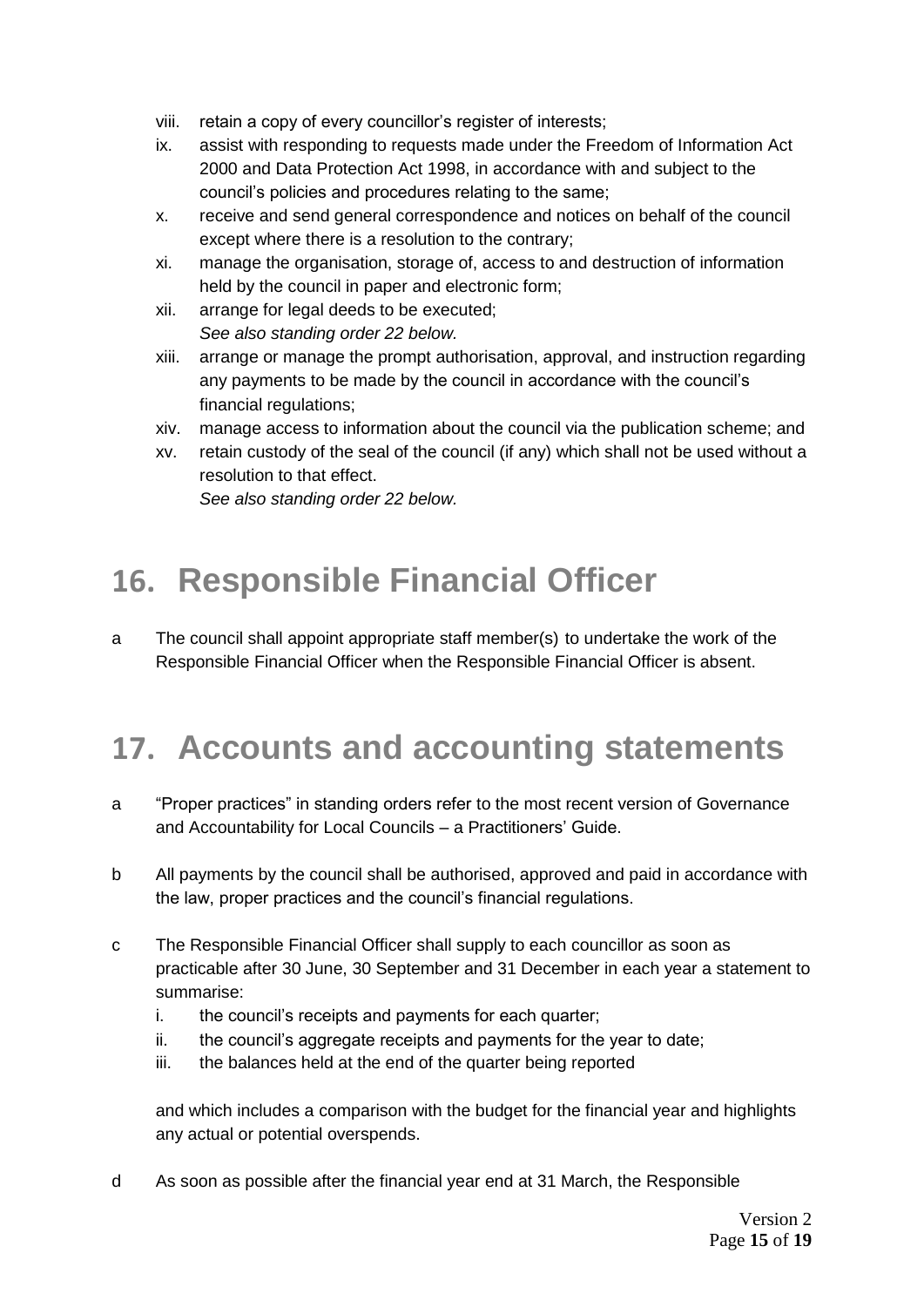Financial Officer shall provide:

- i. each councillor with a statement summarising the council's receipts and payments for the last quarter and the year to date for information; and
- ii. to the full council the accounting statements for the year in the form of Section 1 of the annual return, as required by proper practices, for consideration and approval.
- e The year-end accounting statements shall be prepared in accordance with proper practices and applying the form of accounts determined by the council (receipts and payments, or income and expenditure) for a year to 31 March.
- f A completed draft annual return shall be presented to each councillor before the end of the following month of May. The annual return of the council, which is subject to external audit, including the annual governance statement, shall be presented to council for consideration and formal approval before 30 June.

# **18. Financial controls and procurement**

- a The council shall consider and approve financial regulations drawn up by the Responsible Financial Officer, which shall include detailed arrangements in respect of the following:
	- i. the keeping of accounting records and systems of internal controls;
	- ii. the assessment and management of financial risks faced by the council;
	- iii. the work of the independent internal auditor in accordance with proper practices and the receipt of regular reports from the internal auditor, which shall be required at least annually;
	- iv. the inspection and copying by councillors and local electors of the council's accounts and/or orders of payments; and
	- v. procurement policies (subject to standing order 18(c) below) including the setting of values for different procedures where a contract has an estimated value of less than £25,000.
- b Financial regulations shall be reviewed regularly and at least annually for fitness of purpose.
- c **Financial regulations shall confirm that a proposed contract for the supply of goods, materials, services and the execution of works with an estimated value in excess of £25,000 shall be procured on the basis of a formal tender as summarised in standing order 18(d) below and will publish the contract on the contracts finder website.**
- d Subject to additional requirements in the financial regulations of the council, the tender process for contracts for the supply of goods, materials, services or the execution of works shall include, as a minimum, the following steps: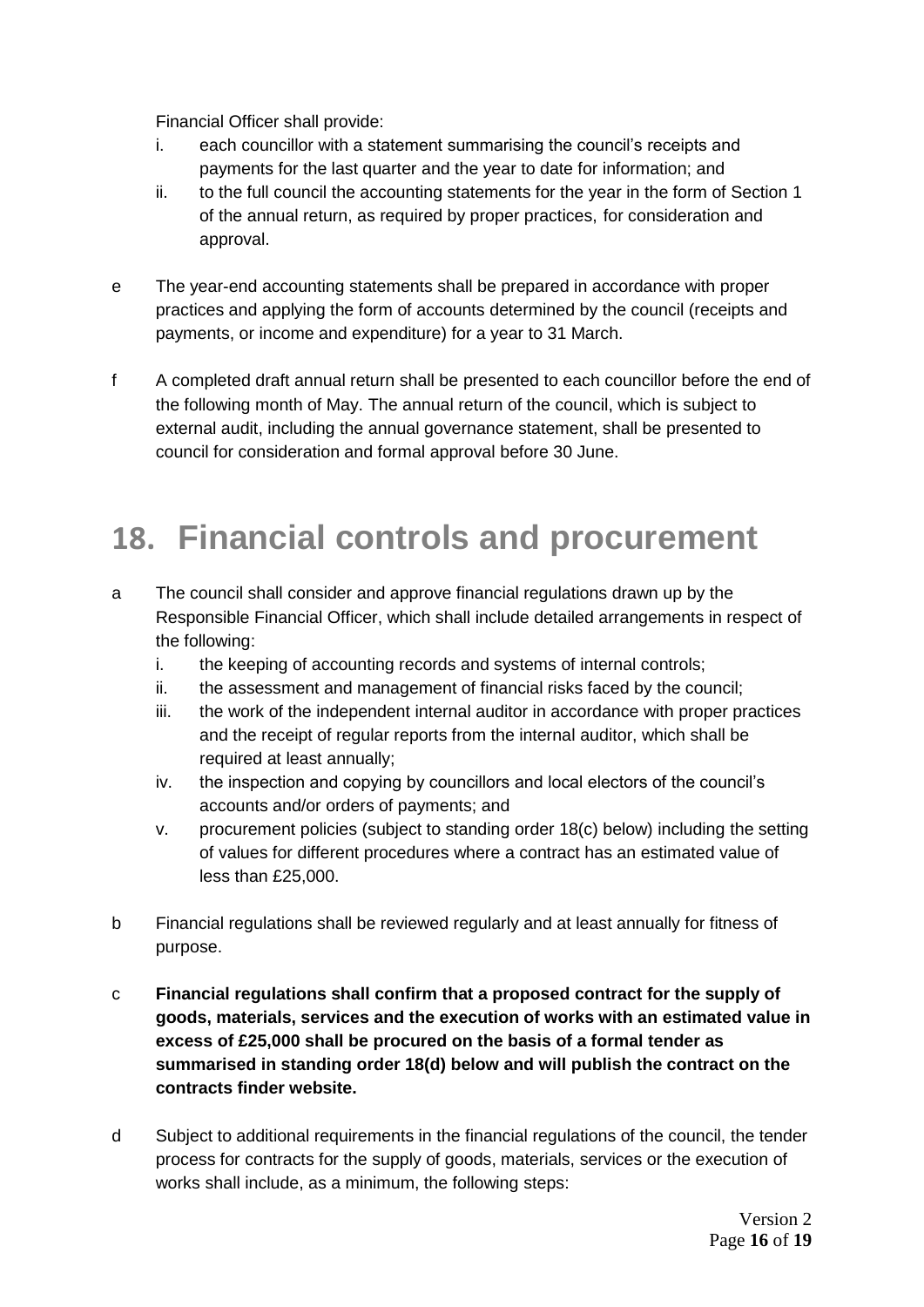- i. a specification for the goods, materials, services or the execution of works shall be drawn up;
- ii. an invitation to tender shall be drawn up to confirm (i) the council's specification (ii) the time, date and address for the submission of tenders (iii) the date of the council's written response to the tender and (iv) the prohibition on prospective contractors contacting councillors or staff to encourage or support their tender outside the prescribed process;
- iii. the invitation to tender shall be advertised on the village website, noticeboards and contracts finder website and in any other manner that is appropriate;
- iv. tenders are to be submitted in writing in a sealed marked envelope addressed to the Proper Officer;
- v. tenders shall be opened by the Proper Officer in the presence of at least one councillor after the deadline for submission of tenders has passed;
- vi. tenders are to be reported to and considered by the appropriate meeting of the council or a committee or sub-committee with delegated responsibility.
- e Neither the council, nor a committee or a sub-committee with delegated responsibility for considering tenders, is bound to accept the lowest value tender.
- f **Where the value of a contract is likely to exceed £164,176 (or other threshold specified by the Office of Government Commerce from time to time) the council must consider whether the Public Contracts Regulations 2015 and the Utilities Contracts Regulations 2016 apply to the contract and, if either of those Regulations apply, the council must comply with EU procurement rules.**

# **19. Handling staff matters**

- a A matter personal to a member of staff that is being considered by a meeting of the full council is subject to standing order 11 above.
- b Subject to the council's policy regarding absences from work, the council's most senior member of staff shall notify the chairman of the council of absence occasioned by illness or other reason and that person shall report such absence to the council at its next meeting.
- c The chairman of the finance committee shall upon a resolution conduct a review of the performance and annual appraisal of the work of the employee. The reviews and appraisal shall be reported in writing and is subject to approval by resolution by the full council.
- d Subject to the council's policy regarding the handling of grievance matters, the council's most senior employee shall contact the chairman of the finance committee in respect of an informal or formal grievance matter, and this matter shall be reported back and progressed by resolution of the full council.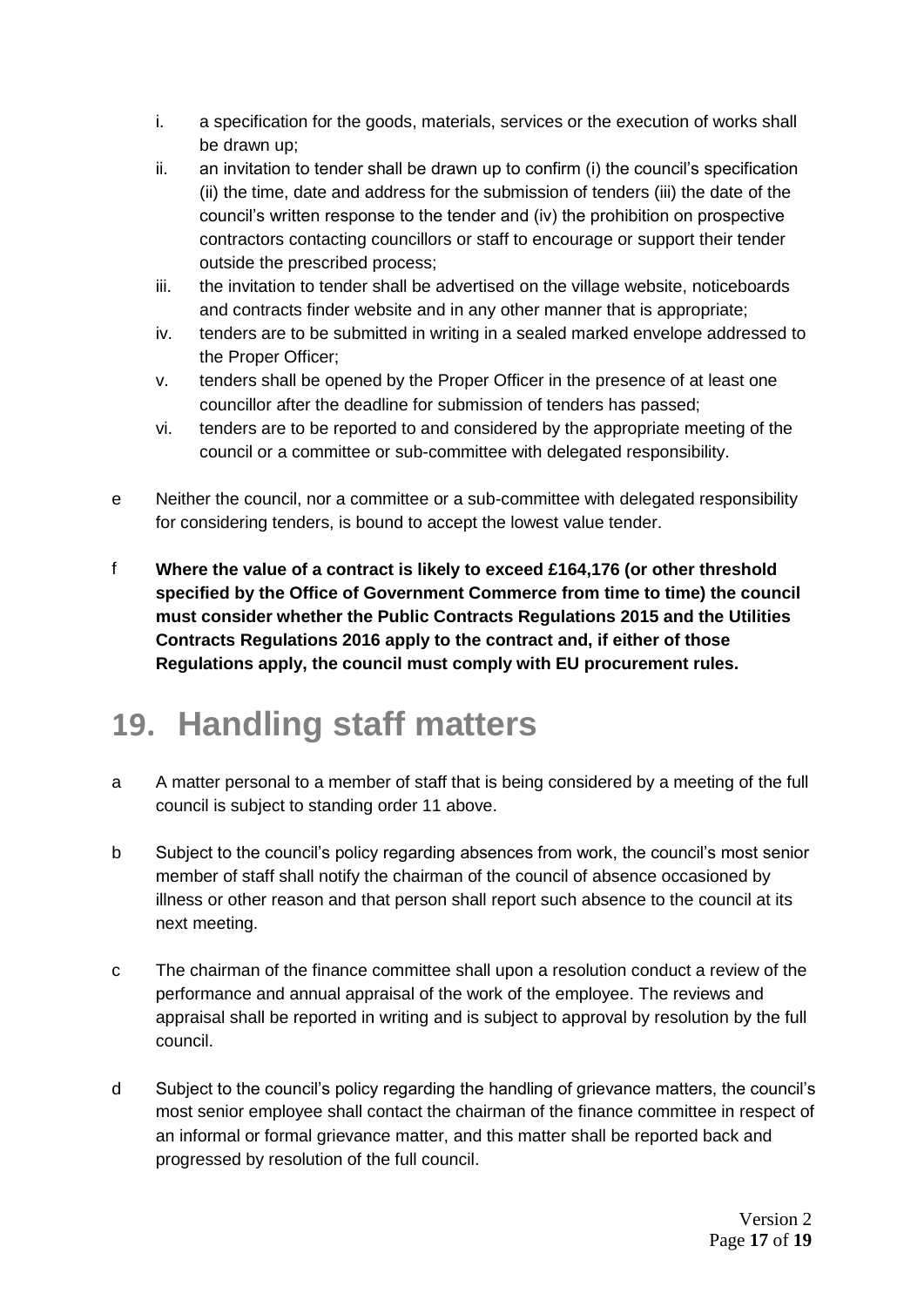- e Subject to the council's policy regarding the handling of grievance matters, if an informal or formal grievance matter raised by the employee relates to the chairman of the finance committee, this shall be communicated to another member of the finance committee which shall be reported back and progressed by resolution of the full council.
- f Any persons responsible for all or part of the management of staff shall treat the written records of all meetings relating to their performance, capabilities, grievance or disciplinary matters as confidential and secure.
- g The council shall keep all written records relating to employees secure. All paper records shall be secured and locked and electronic records shall be password protected and encrypted.
- h Only persons with line management responsibilities shall have access to staff records referred to in standing orders 19(f) and (g) above if so justified.

# **20. Requests for information**

- a Requests for information held by the council shall be handled in accordance with the council's policy in respect of handling requests under the Freedom of Information Act 2000 and the Data Protection Act 1998.
- b Correspondence from, and notices served by, the Information Commissioner shall be referred by the Proper Officer to the chairman of the council. The said committee shall have the power to do anything to facilitate compliance with the Freedom of Information Act 2000.

# **21. Relations with the press/media**

a Requests from the press or other media for an oral or written comment or statement from the Council, its councillors or staff shall be handled in accordance with the Council's policy in respect of dealing with the press and/or other media.

# **22. Execution and sealing of legal deeds**

*See also standing orders 15(b)(xii) and (xvii) above.*

a A legal deed shall not be executed on behalf of the council unless authorised by a resolution.